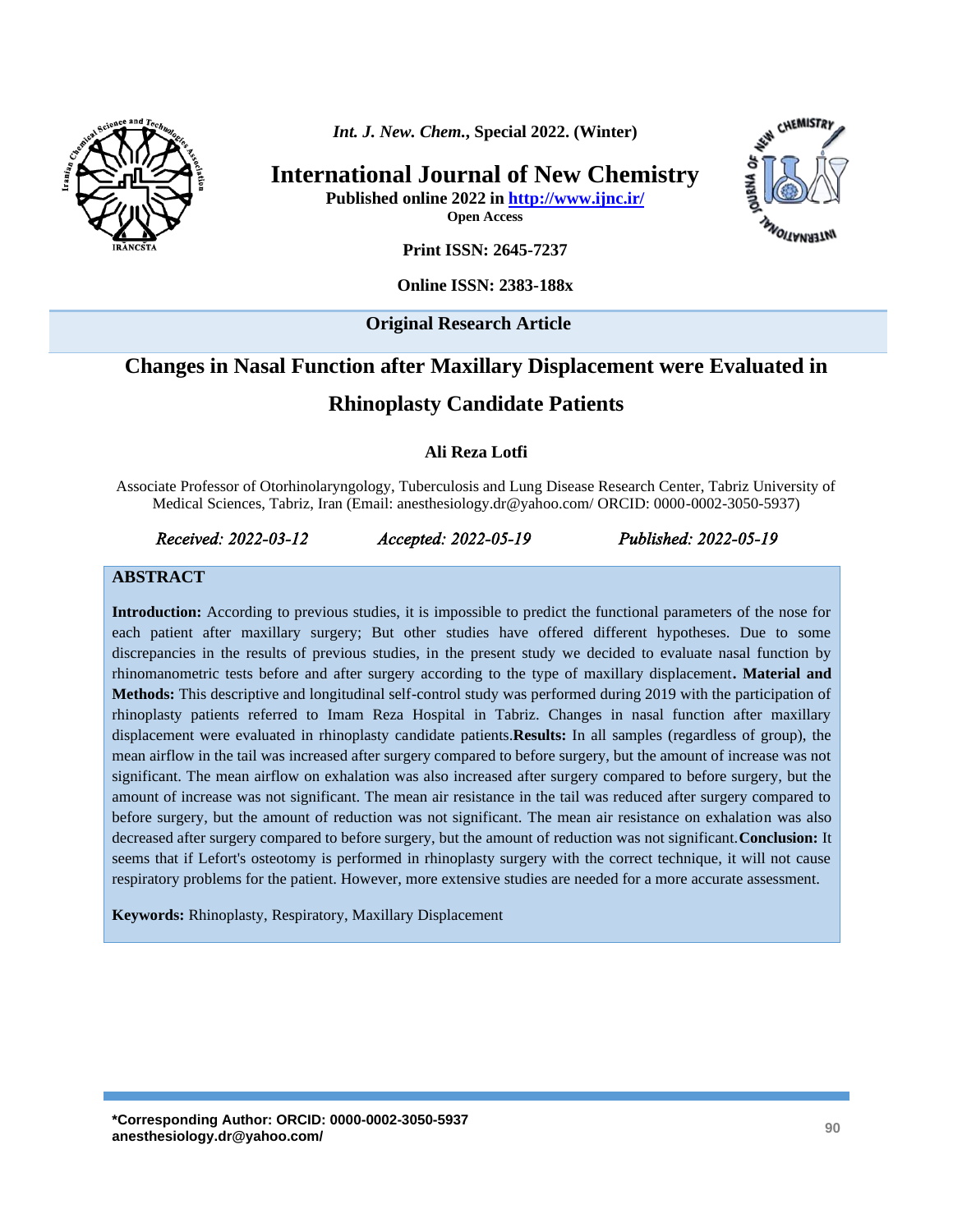# **Introduction**

Skeletal malformations require different treatments and techniques depending on their type and severity, and are often performed with a single operation on the mandible or maxilla or, if necessary, on both jaws. Initially, surgeons were only able to treat mandibular prognathism, and surgery on the maxilla was performed in a limited way, and most procedures only surgically removed a piece of the maxilla [1-3]. But today, surgical techniques are very widespread and maxillary dislocations are commonly included in treatment plans. Previous research has shown that complete maxillary surgery (Leforte I) can be performed without compromising the blood supply to the osteotomy, and since then Leforte surgery has been used as a technique to correct maxillary deformities. The increase in maxillary surgeries performed by maxillofacial surgeons has led to increasing attention to the effects of this technique on how to breathe [4]. If it is true that reduced nasal respiratory capacity causes the spread of facial abnormalities, especially increased vertical maxillary growth, orthognathic corrective surgery, which may increase airflow resistance, is questionable. Therefore, more extensive research and more accurate prediction is required before surgery [5]. The human upper respiratory system includes the nasal cavity, pharynx, larynx, and bronchi [6-8]. Displacement of the maxilla causes changes in the nasopharyngeal space of the posterior part of the nose and the upper part of the soft palate. In addition, Lefebvre I surgery and maxillary displacement affect the shape and position of the nose, examples of which include flattening of the nasal base. Also, after moving the maxilla down, the required amount is removed from the nasal septum to provide a space without interference to raise the maxilla [9-11]. It is clear that these anatomical changes in the nose also affect the function of the nose. As mentioned earlier, orthognathic surgery is of particular importance in improving the appearance of patients with jaw deformities. In most cases, the maxilla is in the treatment plan, which changes the anatomy of the nasal cavity. By changing this structure, the function of the nose is also affected [12-14]. Depending on the type of maxillary displacement, the nasal cavity space can be smaller or larger and, accordingly, the patient's nasal function and how he breathes and his quality of life are affected [15]. Since the introduction of the maxillary lowering technique in 1954 by Cupar and the standardization of this method by Bell in 1975, some researchers have evaluated its effects on the nasal airway [16-18].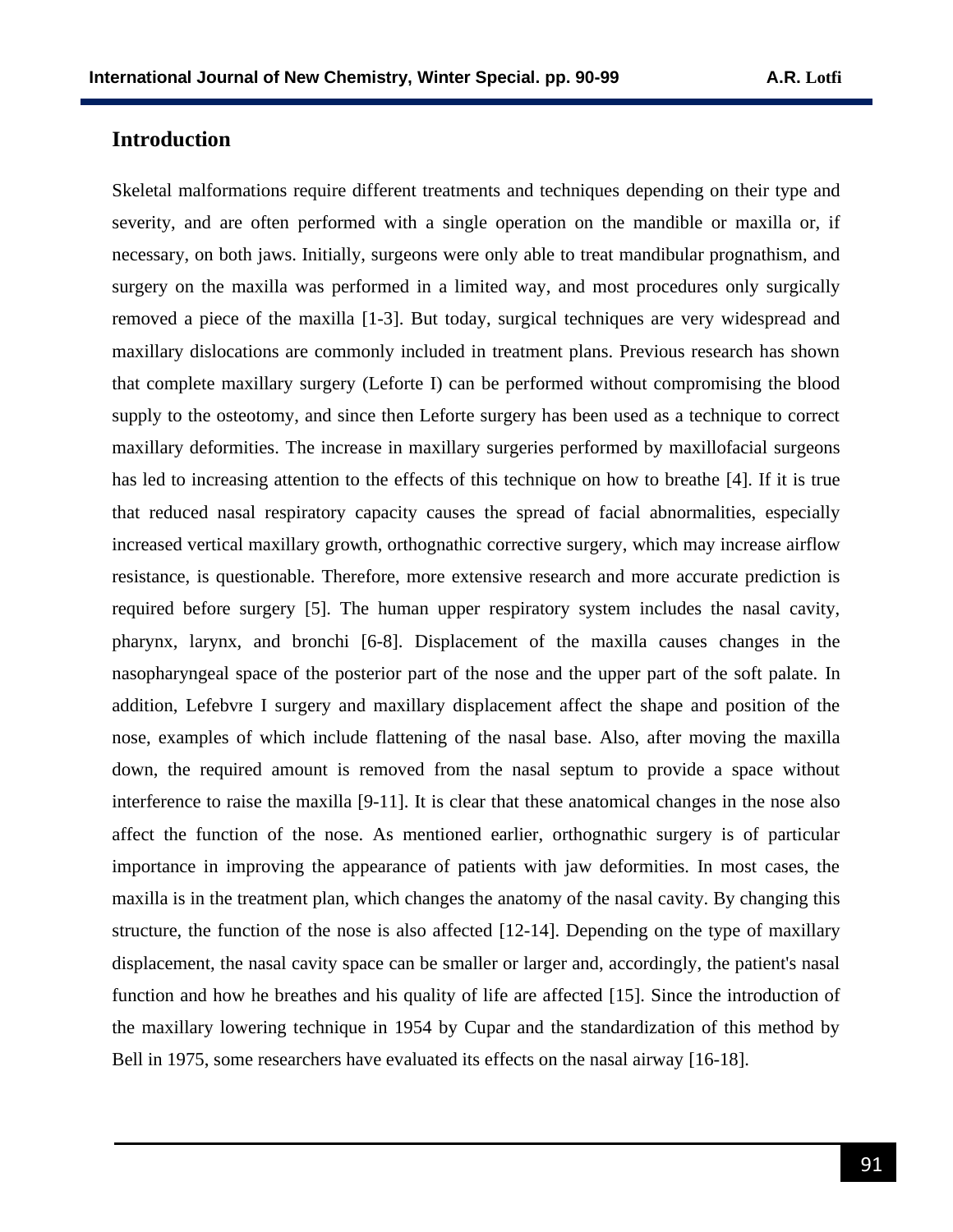Airway changes in form and function are unavoidable, especially when the maxilla is elevated. Logically, the upper displacement of the maxilla reduces the dimensions of the nose and leads to a relative reduction in nasal airflow due to its increased resistance; However, measurements of nasal airway resistance before and after Lefort 1 osteotomy have shown the opposite. In addition, no consistent relationship was observed between maxillary displacement and nasal airway resistance [19]. According to previous studies, it is impossible to predict the functional parameters of the nose for each patient after maxillary surgery; But other studies have offered different hypotheses [20]. Due to some discrepancies in the results of previous studies, in the present study we decided to evaluate nasal function by rhinomanometric tests before and after surgery according to the type of maxillary displacement [].

#### **Material and Methods**

This study was a descriptive and longitudinal control. Patients referred to the ENT surgery department between July and March 2019 who were candidates for rhinoplasty surgery, after signing the informed consent form, were included in the study for initial evaluation. Candidates for rhinoplasty surgery who had a single maxillary osteotomy in their treatment plan and did not have systemic disease or airway diseases such as asthma or allergic rhinitis, or patients who did not have rhinoplasty surgery before rhinoplasty surgery. they started studying. All patients included in the plan underwent orthodontic treatment before surgery. Patients underwent active anterior rhinomanometry and digital lateral cephalometry radiography one week before surgery and three months after its completion [22-24]. Patients were excluded from the study if there was no acne or body ache after surgery, patients did not present at the next follow-up, and problems and complications occurred during and after surgery. Rhinomanometry is a standard medical diagnostic device designed to objectively assess nasal respiratory function [25]. This device measures pressure and air flow through normal inhalation and exhalation through the nose. In active anterior rhinomanometry, the patient is asked to rest 30 minutes before the test. The patient should not have a cold or allergic rhinitis, and smoking is prohibited for patients who smoke before the test [26-28]. During the test, the patient should sit up straight and let the air out of his nose. The sensor tube is selected according to the size of the patient's nose and is placed in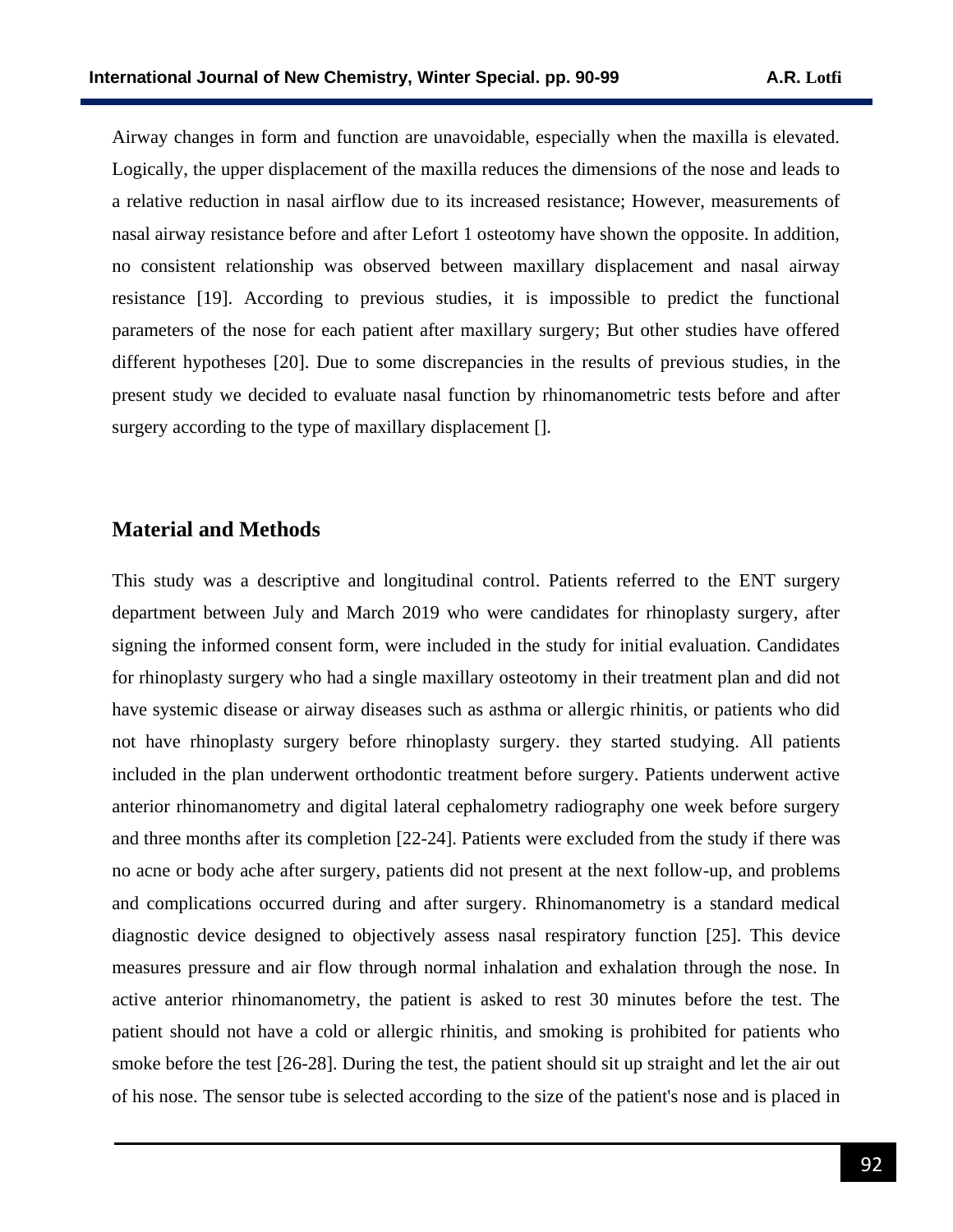one hole of the patient's nose and the other hole is left open and then the relevant mask is placed on the patient's face. It should be emphasized that controlled temperature and humidity of the surrounding environment, tight insulation of the face mask, good closure of other nostrils and prevention of mouth breathing are necessary to achieve reliable results [29-31]. The patient is asked to breathe with his mouth completely closed and a diagram is drawn based on the patient's breathing and this operation is repeated in both nasal cavities and finally the final diagram is drawn based on the average of both cavities and based on the obtained data. Lateral cephalometry before and after surgery was measured based on Nasion (N), Sella turcica (S) and the degree of change in angles [32-34]. Points A, ANS, PNS, palatal plane and also the type of maxillary displacement were determined and patients were grouped accordingly. 9 patients were in the maxillary advancement group, 7 patients were in the maxillary impaction group and 5 patients were in the maxillary impaction and pushback group [35-37]. Due to the lack of patient with downward displacement of the maxilla, the present study did not have this type of displacement. In data analysis, Shapiro-Wilk test was used to normalize the distribution of quantitatively variable data, as well as Wilcoxon, Kruskal-Wallis and paired t-tests, and a significant level of statistical tests of 5% was considered. This study was registered in the ethics committee of Tabriz University of Medical Sciences under the number [IR.TBZMED.REC.1398.269.](http://ethics.research.ac.ir/IR.TBZMED.REC.1398.269) The samples participating in this study completed the informed consent form and then entered the study

# **Results**

In this study, 21 people including 16 women (76.2%) and 5 men (23.8%) with a mean age of 24.57 97 4.97 years and an age range of 18 to 35 years in terms of changes in airflow variables in Inhalation and exhalation and changes in resistance in inhalation and exhalation were examined in three groups of anterior, upper and upper-posterior displacement surgeries. First, the normality of the variables was checked; Only the variable of air resistance in the tail in the group with anterior displacement did not have a normal distribution, but other variables had a normal distribution. The age range (maximum and minimum age) in the anterior displacement group was 18 to 35 years, in the upper displacement group was 20 to 24 years and in the upper-posterior displacement group was 21 to 30 years. The mean age was  $26.67 \pm 6.44$  years in the anterior displacement group,  $21.71 \pm 1.50$  years in the upper displacement group and  $24.80 \pm 3.56$  years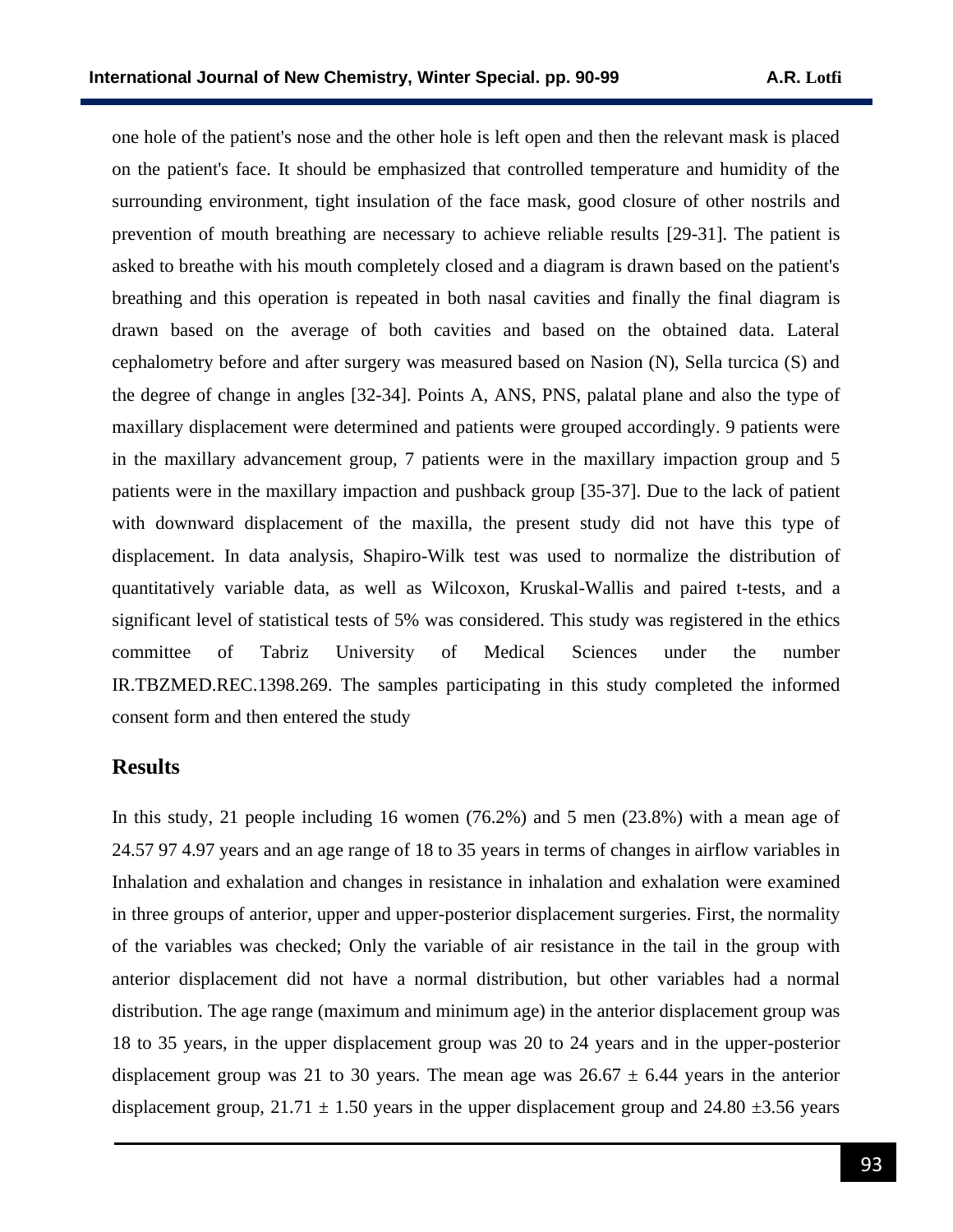in the upper-posterior displacement group. There was no significant difference between the groups in terms of mean age ( $P = 0.140$ ). The number of women in each of the anterior, upper and upper-posterior displacement groups was equal to 6 (66.7%), 5 (71.4%) and 5 (100%), respectively. In general, the distribution of sex in the study groups did not differ significantly (P  $= 0.453$ ). Results shows that the mean airflow at the time of inhalation, before surgery, was higher in the upper-posterior displacement group than the other groups, but the difference was not significant. The mean airflow in the tail, after surgery, was higher in the upper displacement group than the other groups, but the difference was not significant. In the anterior displacement group, the airflow in the tail was increased after surgery compared to before surgery, but the amount of increase was not significant. In the upper displacement group, the airflow in the tail was increased after the operation compared to before the operation; But the amount of increase was not significant. In the upper-posterior displacement group, as in the previous two groups, the airflow in the tail was increased during the postoperative period than before the operation; But the amount of increase was not significant. Also, the most changes before and after the operation were related to the upper displacement group with 61 units and the lowest changes were related to the anterior displacement group with 1 unit; But in the end, the changes before and after the operation were not significantly different between the three groups. The mean airflow in exhalation, before surgery, was higher in the upper displacement group than in the other groups, but the difference between the groups was not significant. The mean airflow on exhalation, after surgery, was higher in the upper displacement group than in the other groups, but the difference between the groups was not significant. In the anterior displacement group, the airflow in postoperative exhalation was reduced compared to preoperative, but the amount of reduction was not significant. In the upper displacement group, airflow in exhalation was increased postoperatively compared to preoperatively, but the amount of increase was not significant. In the upper-posterior displacement group, the airflow in exhalation was increased after the operation compared to before the operation, but the amount of increase was not significant. Also, the most changes before and after the operation were related to the upper-posterior displacement group with 49 units and the least changes were related to the anterior displacement group with 1 unit, but in the end, the changes before and after the operation were not significantly different between the three groups. The mean air resistance in the tail, before surgery, was higher in the anterior displacement group than in the other groups, but the difference was not significant. The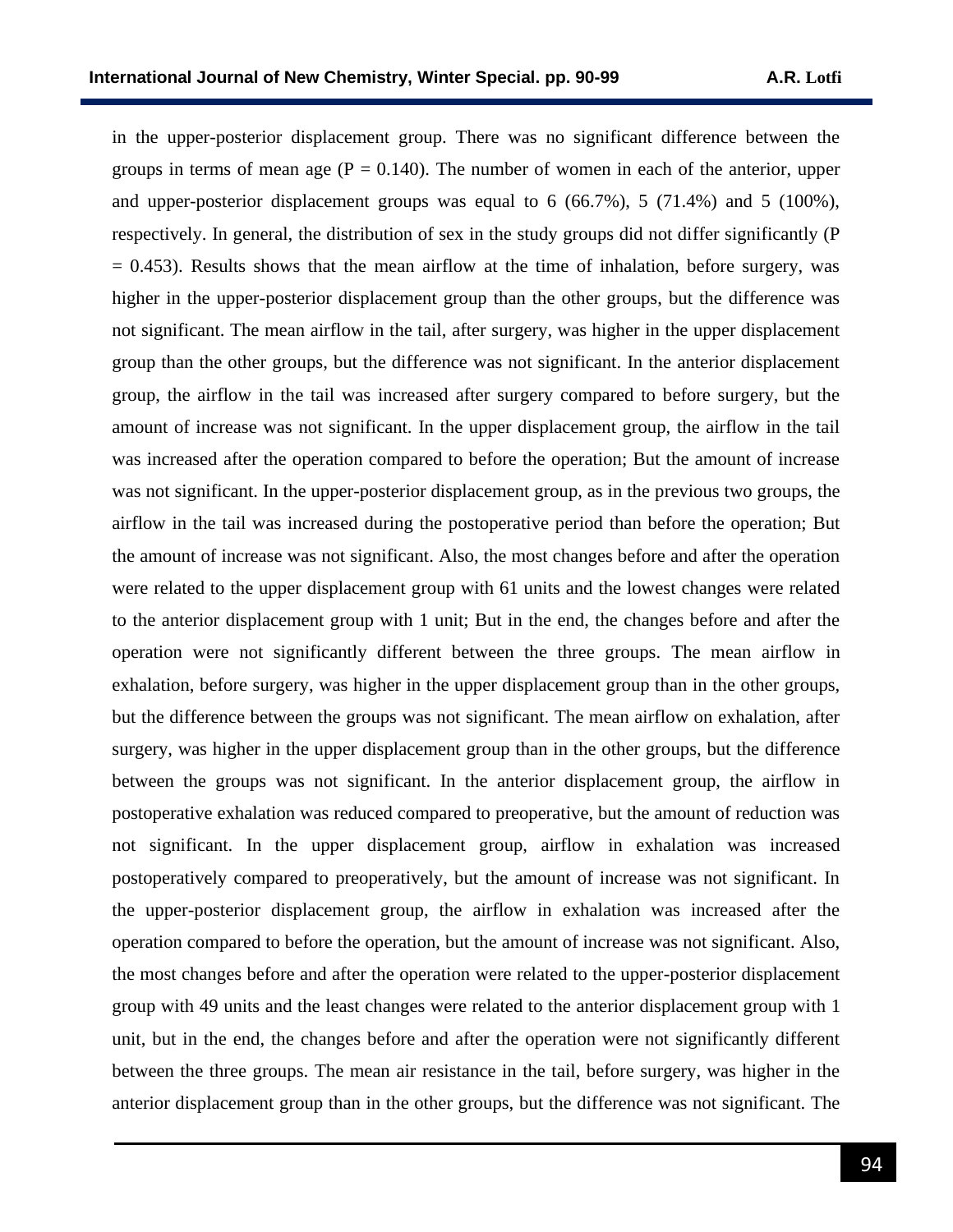mean air resistance in the tail, after the operation, was higher in the anterior displacement group than the other groups, but the difference was not significant. In the anterior displacement group, the air resistance in the postoperative tail was reduced compared to the preoperative one, but the amount of reduction was not significant. In the upper displacement group, the air resistance in the tail was reduced after the operation compared to before the operation, but the amount of reduction was not significant. In the upper-posterior displacement group, as in the previous two groups, the air resistance in the postoperative tail was reduced compared to the preoperative one, but the amount of reduction was not significant. Also, the most changes before and after the operation were related to the upper displacement group with 8 units and the least changes were related to the anterior displacement group with 1 unit, but in the end, the changes before and after the operation were not significantly different between the three groups.

#### **Discussion**

The aim of this study was to investigate the effect of maxillary displacement on nasal airway on 21 patients in three groups of anterior, upper and upper-posterior displacement, during which two variables of airway flow and resistance, each in inhalation and exhalation and It was measured before and after surgery [38]. After statistical analysis, it was found that the distribution of demographic variables such as age and sex were the same in all three groups and no significant difference was observed. In the statistical study, the variable nasal airflow in the tail increased before and after the operation in all three groups and this increase was more in the upper displacement group than the other two groups, but the resulting changes were not significant in any of the three groups. In the statistical study of the same variable in exhalation before and after surgery, the results were as follows: in the upper and upper-posterior displacement group, postoperative exhalation air flow increased, but in the anterior displacement group, this amount decreased, but in none in one of the three groups, the changes were not significant. Regarding the airway resistance factor, statistical analysis showed that resistance during inhalation as well as postoperative exhalation decreased in all three groups, but the obtained figures indicate that this is significant. There was no reduction [39]. The Lefort I osteotomy technique has a variety of applications in orthognathic surgery and can correct maxillary hypoplasia and hyperplasia, and even anterior skeletal open bite seen in patients with a long face. Correction of these deformities requires anterior, superior, or posterior displacement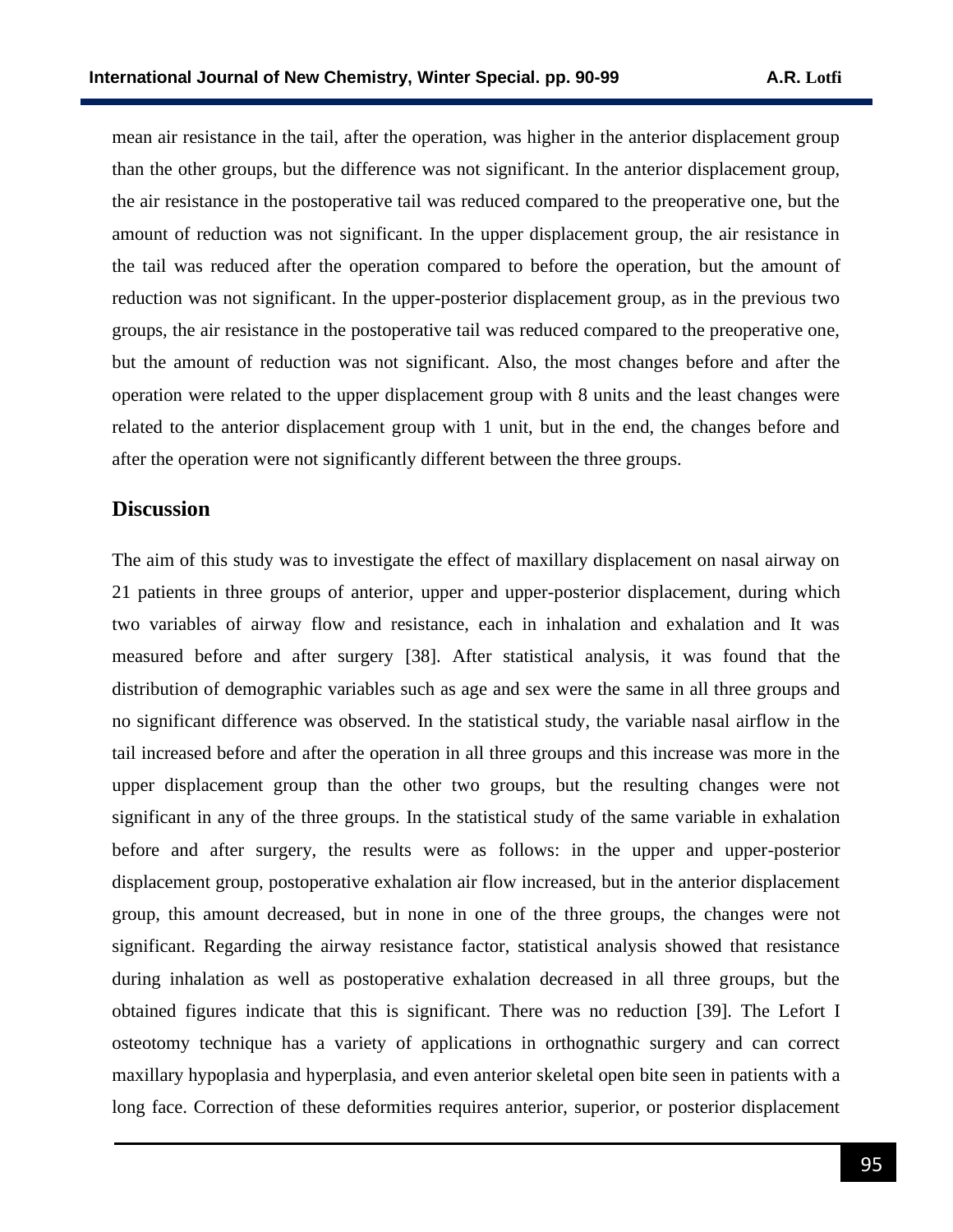of the maxilla, and a combination of these movements is often used. Due to the fact that in orthognathic surgery, the maxilla is displaced in different directions of anterior, posterior, upper and lower, these displacements are expected to affect the structure and position of the nose and secondarily affect the nasal breathing of patients. But the significance of these changes and the repetition of the trend of change seems unpredictable due to the combination of maxillary displacement directions and techniques. According to the results, it seems that the greatest improvement in nasal function occurs in the upper displacement group, which despite the smaller size of the nose, this event is probably due to the widening of the nasal floor. Since most of the breathing air passes through the nasal floor, this factor is probably more important than reducing the total volume of the nasal cavity, although there is a need to study with a larger sample size for possible differences. The least positive change in nasal function was related to the anterior displacement group, which had decreased airflow even after postoperative exhalation, which requires more studies to find the cause.

### **Conclusion**

In the conventional treatment plan in maxillofacial surgeries, due to the more complex surgical procedure in the upper and upper-posterior maxillary displacement, there is a tendency for the minimum possible displacement. In anterior maxillary surgeries, however, the absolute amount of displacement is usually greater. It is possible that a large amount of this displacement affects the amount of airflow passing through and justifies a reduction in airflow during exhalation. Designing a study with a larger sample size that allows comparisons between different displacement values can be helpful. It seems that if Lefort's osteotomy is performed in rhinoplasty surgery with the correct technique, it will not cause respiratory problems for the patient. However, more extensive studies are needed for a more accurate assessment.

#### **References**

- 1. K. Solo, S. Lavi, C. Kabali, G. N. Levine, A. Kulik, A. A. John-Baptiste, S. E. Fremes, J. Martin, J. W. Eikelboom, M. Ruel, bmj., 367 (2019)
- 2. K. Hashemzadeh, M. Dehdilani, M. K. Gol, Int J Womens Health Reprod Sci., 9:69 (2021)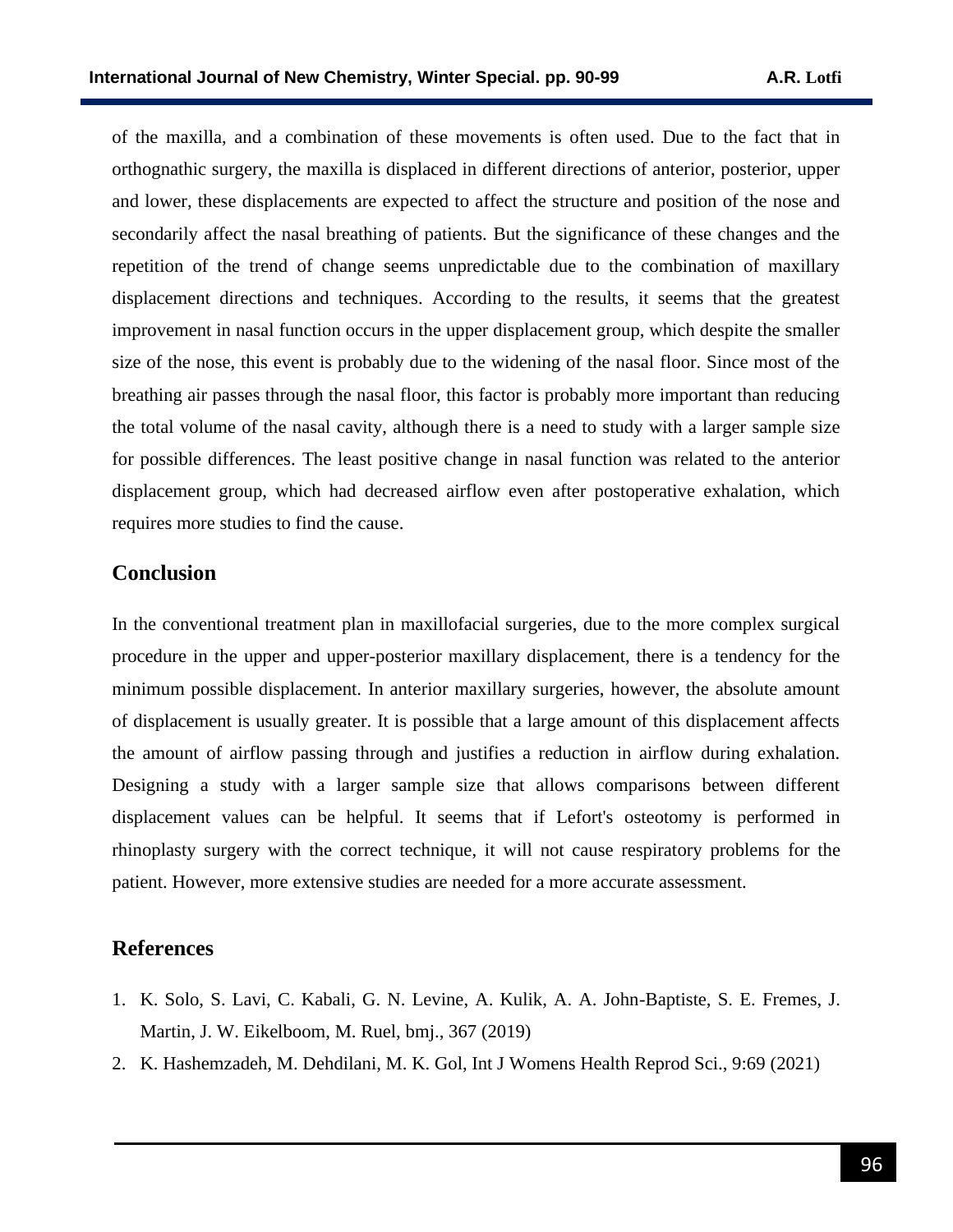- 3. W.-Q. Ma, Y. Wang, X.-J. Sun, X.-Q. Han, Y. Zhu, R. Yang, N.-F. Liu, Coronary artery disease., 30:367 (2019)
- 4. M. Dehdilani, M. K. Gol, K. Hashemzadeh, Crescent Journal of Medical and Biological Sciences., 6:350 (2019)
- 5. M. Jannati, M. R. Navaei, L. G. Ronizi, Journal of Family Medicine and Primary Care., 8:2768 (2019)
- 6. K. Solo, S. Lavi, C. Kabali, G. N. Levine, A. Kulik, A. A. John-Baptiste, S. E. Fremes, J. Martin, J. W. Eikelboom, M. Ruel, bmj., 367 (2019)
- 7. K. Hashemzadeh, M. Dehdilani, M. K. Gol, Int J Womens Health Reprod Sci., 9:69 (2021)
- 8. W.-Q. Ma, Y. Wang, X.-J. Sun, X.-Q. Han, Y. Zhu, R. Yang, N.-F. Liu, Coronary artery disease., 30:367 (2019)
- 9. M. Dehdilani, M. K. Gol, K. Hashemzadeh, Crescent Journal of Medical and Biological Sciences., 6:350 (2019)
- 10. M. Jannati, M. R. Navaei, L. G. Ronizi, Journal of Family Medicine and Primary Care., 8:2768 (2019)
- 11. J. A. Mawhinney, C. A. Mounsey, D. P. Taggart, European Journal of Cardio-Thoracic Surgery., 53:1127 (2018)
- 12. K. Hashemzadeh, M. Dehdilani, M. K. Gol, International Journal of Women's Health and Reproduction Sciences., 8:406 (2020)
- 13. M. Correa-Rodríguez, M. Abu Ejheisheh, N. Suleiman-Martos, M. J. Membrive-Jiménez, A. Velando-Soriano, J. Schmidt-RioValle, J. L. Gómez-Urquiza, Journal of clinical medicine., 9: 909 (2020)
- 14. N. A. Smart, G. Dieberg, N. King, Journal of the American College of Cardiology., 71: 983 (2018)
- 15. C. Spadaccio, U. Benedetto, Annals of cardiothoracic surgery., 7:506 (2018)
- 16. T. M. Kieser, D. P. Taggart, Journal of Cardiac Surgery., 33: 219 (2018)
- 17. K. Hashemzadeh, M. Dehdilani, M. K. Gol, Crescent Journal of Medical and Biological Sciences., 5: 517 (2019)
- 18. K. Mirzaei, A. Fathi, SM. Asadinejad, NCZ. Moghadam, Academic Journal of Health Sciencies: Medicina balear., 37(3):58 (2022)
- 19. A. Samimi, M. Samimi, Journal of Engineering in Industrial Research., 2 (1): 1 (2021)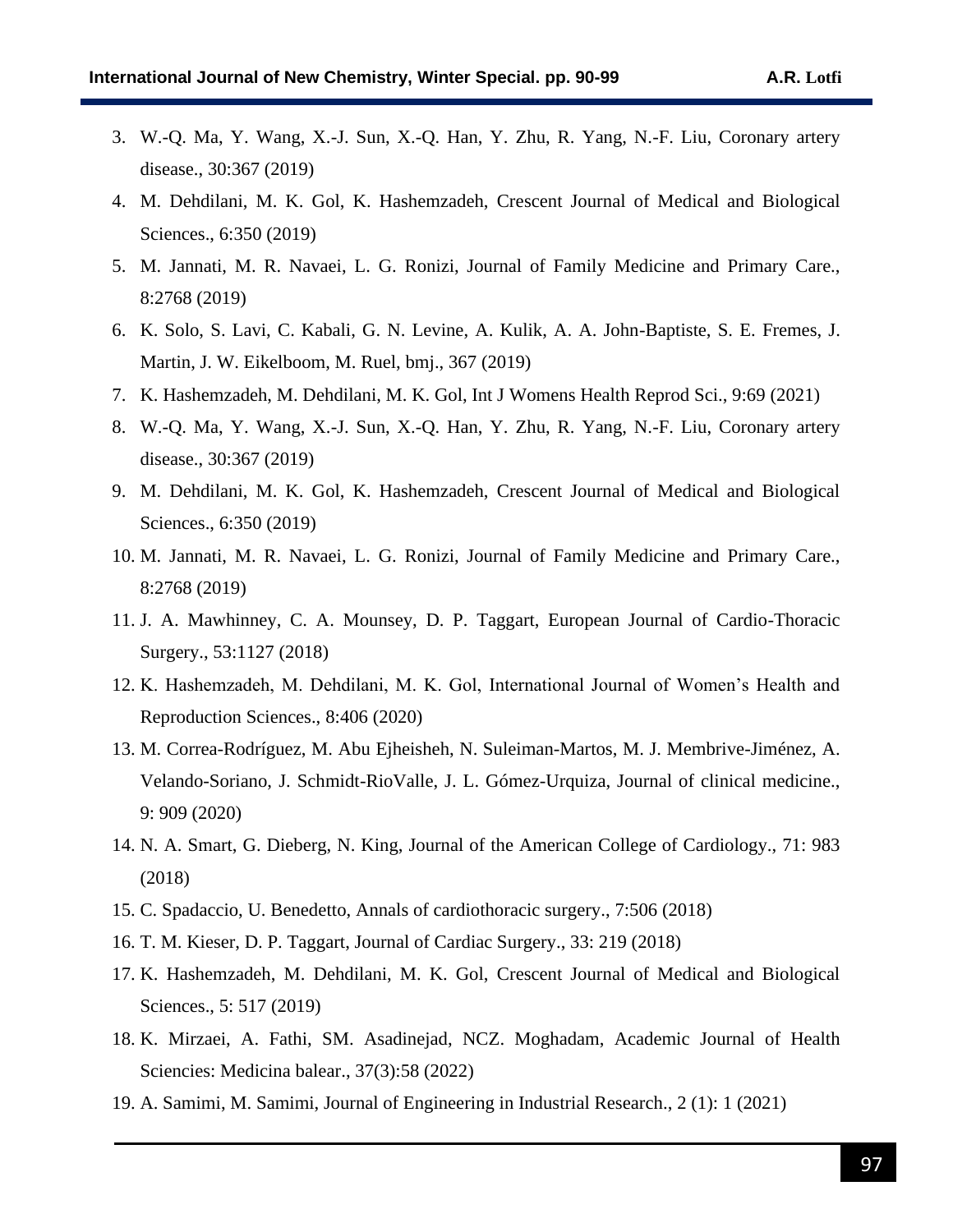- 20. M. Abolhasani, E. Ghasemi, AH. Fathi, MJ. Hayatizadeh, Journal of Iranian Dental Association., 33(3):51 (2021)
- 21. M. Momeni-Moghaddam, C. Hashemi, A. Fathi, F. Khamesipour, Beni-Suef University Journal of Basic and Applied Sciences., 11(1):1 (2022)
- 22. M. Abolhasani, P. Givehchian, A. Fathi, S. Goudarzi, Journal of Iranian Dental Association., 33(1):17 (2021)
- 23. A. Samimi, M. Samimi, International Journal of Advanced Studies in Humanities and Social Science., 9:195 (2020)
- 24. A. Fathi, B. Ebadian, SN. Dezaki, N. Mardasi, R. Mosharraf, et al.,International Journal of Dentistry., 1:1 (2022)
- 25. R. Mosharraf, A. Fathi, SS. Botshekan, International Journal of Dentistry., 2:1 (2022)
- 26. M. Jafari, A. Samimi, O. Mayeli, Journal of Applied Researches in Technical and Engineering., 2:247 (2018)
- 27. R. Mosharraf, P. Molaei, A. Fathi, S. Isler, International Journal of Dentistry., 12:5977994 (2021)
- 28. R. Monirifard, M. Abolhasani, B. Tahani, A. Fathi, A. Choobdaran, Journal of Iranian Dental Association., 31:182 (2019)
- 29. M. Maalekipour, M. Safari, M. Barekatain, A. Fathi, International Journal of Dentistry., 5:1 (2021)
- 30. E. Ghasemi, AH. Fathi, S. Parvizini, Journal of Iranian Dental Association., 31(3):169 (2019)
- 31. A. Fathi, A. Salehi, Academic Journal of Health Sciencies: Medicina balear., 37(1):29 (2022)
- 32. N. Khamisi, A. Fathi, A. Yari, Academic Journal of Health Sciencies: Medicina balear., 37: 136 (2022)
- 33. J. A. Mawhinney, C. A. Mounsey, D. P. Taggart, European Journal of Cardio-Thoracic Surgery., 53:1127 (2018)
- 34. K. Hashemzadeh, M. Dehdilani, M. K. Gol, International Journal of Women's Health and Reproduction Sciences., 8:406 (2020)
- 35. M. Correa-Rodríguez, M. Abu Ejheisheh, N. Suleiman-Martos, M. J. Membrive-Jiménez, A. Velando-Soriano, J. Schmidt-RioValle, J. L. Gómez-Urquiza, Journal of clinical medicine., 9: 909 (2020)